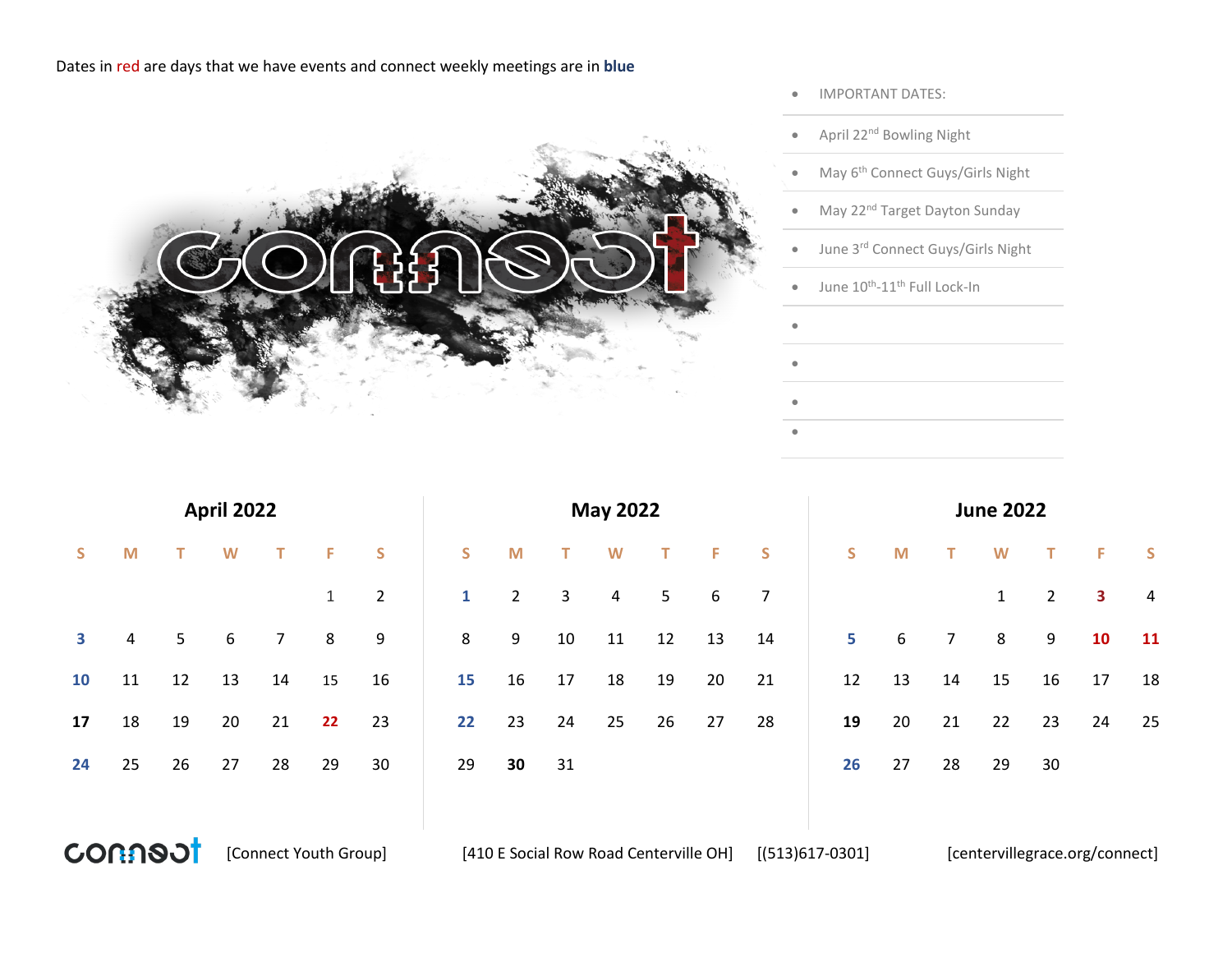## Dates in red are days that we have events and connect weekly meetings are in **blue**



- IMPORTANT DATES:
- July 7th Connect Smore's Night
- July  $10^{\text{th}}$  -15<sup>th</sup> Tri-State Camp
- July 28<sup>th</sup>-31<sup>st</sup> Happy Soles Trip to Jackson, Ky
- August 7<sup>th</sup> After Church Pool Party
- September  $11<sup>th</sup>$  NNO

•

• •

• September 18th Connect Kick Off

|    |                         |                | <b>July 2022</b> |                |              |                |    | September 2022 |                |    |                |    |              |    |  |                |              |                |    |                |          |
|----|-------------------------|----------------|------------------|----------------|--------------|----------------|----|----------------|----------------|----|----------------|----|--------------|----|--|----------------|--------------|----------------|----|----------------|----------|
| S. | M                       | T.             | W                | $\mathsf T$    | F.           | S              | S. | M              | $\top$         | W  | $\mathbf{T}$   | Æ  | $\mathsf{S}$ | S. |  | M              | $\mathbf{T}$ | W              | T. | F.             | <b>S</b> |
|    |                         |                |                  |                | $\mathbf{1}$ | $\overline{2}$ |    | 1              | $\overline{2}$ | 3  | $\overline{4}$ | 5  | 6            |    |  |                |              |                | 1  | $\overline{2}$ | 3        |
| 3  | $\overline{\mathbf{4}}$ | 5 <sup>1</sup> | 6                | 7 <sup>7</sup> | 8            | 9              | 7  | 8              | 9              | 10 | 11             | 12 | 13           | 4  |  | 5 <sup>5</sup> | 6            | $\overline{7}$ | 8  | 9              | 10       |
| 10 | 11                      | 12             | 13               | 14             | 15           | 16             | 14 | 15             | 16             | 17 | 18             | 19 | 20           | 11 |  | 12             | 13           | 14             | 15 | 16             | 17       |
| 17 | 18                      | 19             | 20               | 21             | 22           | 23             | 21 | 22             | 23             | 24 | 25             | 26 | 27           | 18 |  | 19             | 20           | 21             | 22 | 23             | 24       |
| 24 | 25                      | 26             | 27               | 28             | 29           | 30             | 28 | 29             | 30             | 31 |                |    |              | 25 |  | 26             | 27           | 28             | 29 | 30             |          |
| 31 |                         |                |                  |                |              |                |    |                |                |    |                |    |              |    |  |                |              |                |    |                |          |



[Connect Youth Group] [410 E Social Row Road Centerville OH] [(513)617-0301] [centervillegrace.org/connect]